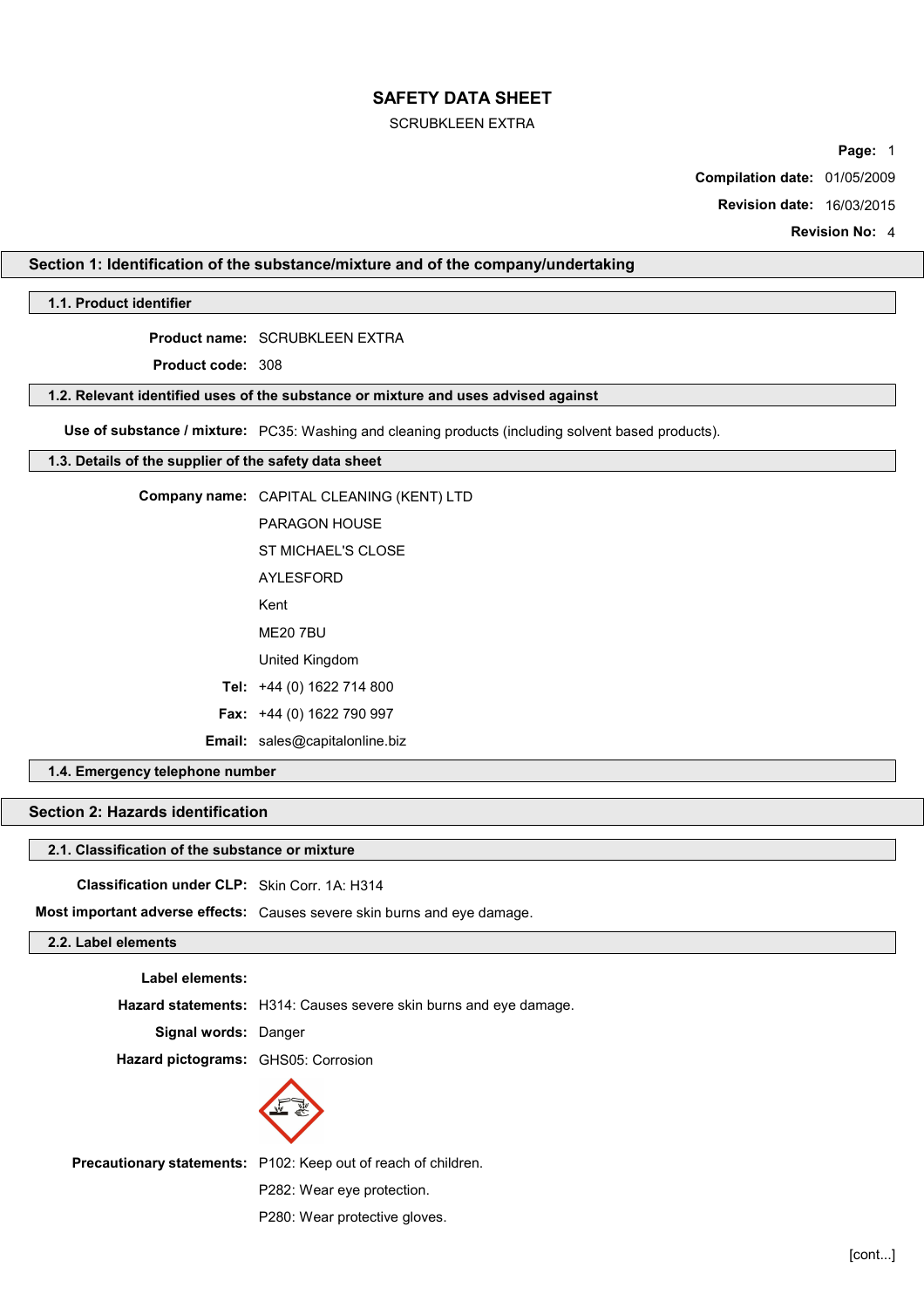## SCRUBKLEEN EXTRA

**Page:** 2

P264: Wash hands thoroughly after handling. P305+351+338: IF IN EYES: Rinse cautiously with water for several minutes. Remove contact lenses, if present and easy to do. Continue rinsing. P337+313: If eye irritation persists: Get medical attention. P303+361+353: IF ON SKIN (or hair): Take off immediately all contaminated clothing. Rinse skin with water/shower. P332+313: If skin irritation occurs: Get medical attention. P405: Store locked up.

# **2.3. Other hazards**

**PBT:** This product is not identified as a PBT/vPvB substance.

# **Section 3: Composition/information on ingredients**

# **3.2. Mixtures**

#### **Hazardous ingredients:**

## SODIUM HYDROXIDE

| <b>EINECS</b>  | <b>CAS</b>  | PBT / WEL                                           | <b>CLP Classification</b>            | Percent   |
|----------------|-------------|-----------------------------------------------------|--------------------------------------|-----------|
| 215-185-5      | 1310-73-2   |                                                     | Skin Corr. 1A: H314                  | $1 - 10%$ |
|                |             | C9/11 A, >3-6 EO PREDOMINANTLY LINEAR (DID 21)      |                                      |           |
| <b>POLYMER</b> | 160875-66-1 | $\overline{\phantom{0}}$                            | Eye Dam. 1: H318                     | $1 - 10%$ |
|                |             | ISOTRIDECANOLETHOXYLATE, POLYMER(8 MOLE EO AVERAGE) |                                      |           |
|                | 69011-36-5  | $\overline{\phantom{0}}$                            | Acute Tox. 4: H302; Eye Dam. 1: H318 | $1 - 10%$ |

# **Section 4: First aid measures**

#### **4.1. Description of first aid measures**

**Skin contact:** Remove all contaminated clothes and footwear immediately unless stuck to skin. Drench the affected skin with running water for 10 minutes or longer if substance is still on skin. Transfer to hospital if there are burns or symptoms of poisoning.

- **Eye contact:** Bathe the eye with running water for 15 minutes. Transfer to hospital for specialist examination.
	- **Ingestion:** Wash out mouth with water. Do not induce vomiting. Give 1 cup of water to drink every 10 minutes. If unconscious, check for breathing and apply artificial respiration if necessary. If unconscious and breathing is OK, place in the recovery position. Transfer to hospital as soon as possible.
	- **Inhalation:** Remove casualty from exposure ensuring one's own safety whilst doing so. If unconscious and breathing is OK, place in the recovery position. If conscious, ensure the casualty sits or lies down. If breathing becomes bubbly, have the casualty sit and provide oxygen if available. Transfer to hospital as soon as possible.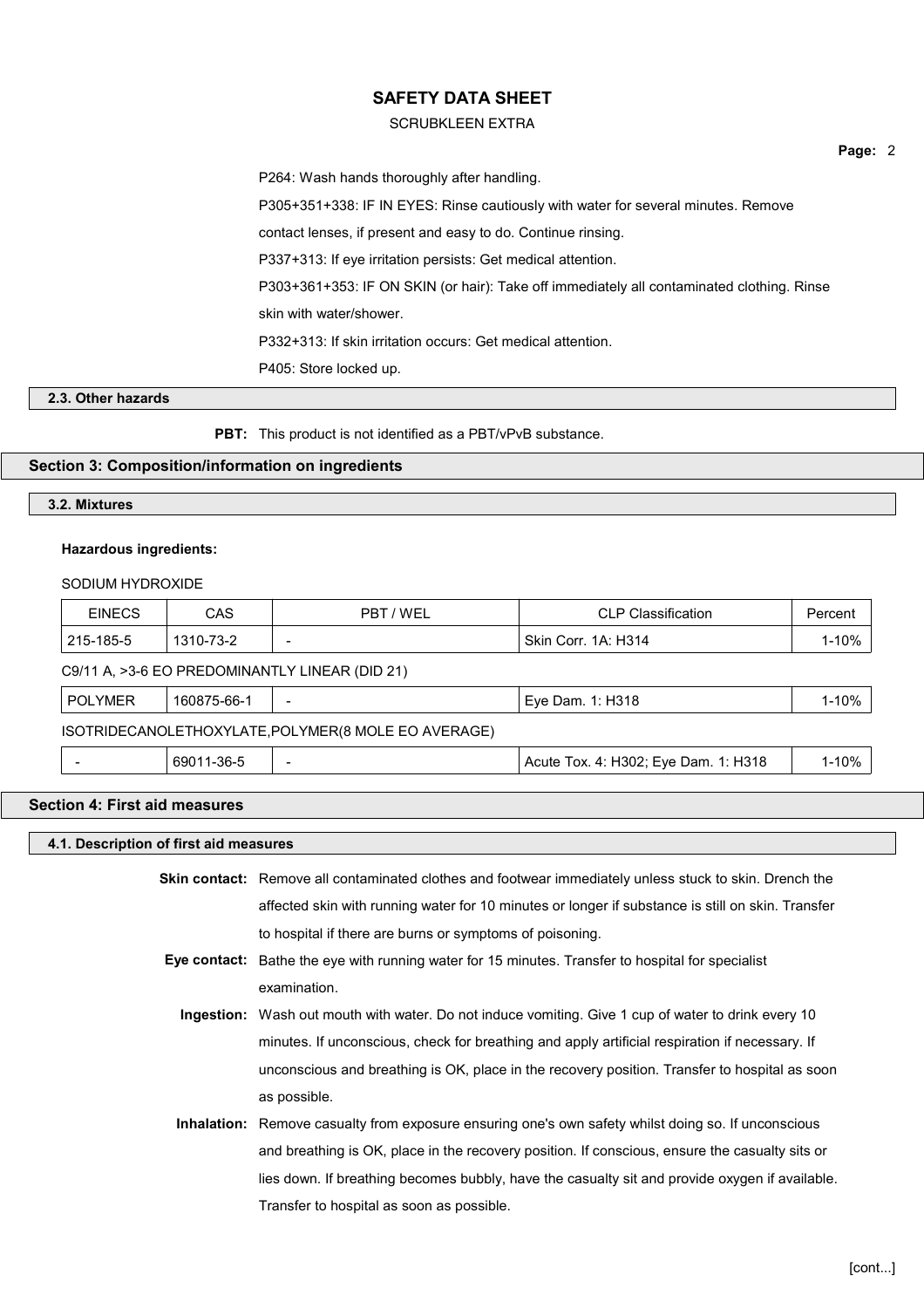#### SCRUBKLEEN EXTRA

#### **4.2. Most important symptoms and effects, both acute and delayed**

**Skin contact:** Blistering may occur. Progressive ulceration will occur if treatment is not immediate.

**Eye contact:** Corneal burns may occur. May cause permanent damage.

**Ingestion:** Corrosive burns may appear around the lips. Blood may be vomited. There may be bleeding from the mouth or nose.

**Inhalation:** There may be shortness of breath with a burning sensation in the throat. Exposure may cause coughing or wheezing.

**Delayed / immediate effects:** Immediate effects can be expected after short-term exposure.

#### **4.3. Indication of any immediate medical attention and special treatment needed**

**Immediate / special treatment:** Eye bathing equipment should be available on the premises.

#### **Section 5: Fire-fighting measures**

**5.1. Extinguishing media**

**Extinguishing media:** Suitable extinguishing media for the surrounding fire should be used. Use water spray to cool

containers.

#### **5.2. Special hazards arising from the substance or mixture**

**Exposure hazards:** Corrosive. In combustion emits toxic fumes of carbon dioxide / carbon monoxide.

#### **5.3. Advice for fire-fighters**

**Advice for fire-fighters:** Wear self-contained breathing apparatus. Wear protective clothing to prevent contact with skin and eyes.

# **Section 6: Accidental release measures**

# **6.1. Personal precautions, protective equipment and emergency procedures**

**Personal precautions:** Notify the police and fire brigade immediately. Mark out the contaminated area with signs and prevent access to unauthorised personnel. Do not attempt to take action without suitable protective clothing - see section 8 of SDS. Turn leaking containers leak-side up to prevent the escape of liquid.

#### **6.2. Environmental precautions**

**Environmental precautions:** Do not discharge into drains or rivers. Contain the spillage using bunding.

#### **6.3. Methods and material for containment and cleaning up**

**Clean-up procedures:** Clean-up should be dealt with only by qualified personnel familiar with the specific substance.

Transfer to a suitable container. Neutralise with dilute hydrochloric acid.

#### **6.4. Reference to other sections**

**Reference to other sections:** Refer to section 8 of SDS.

# **Section 7: Handling and storage**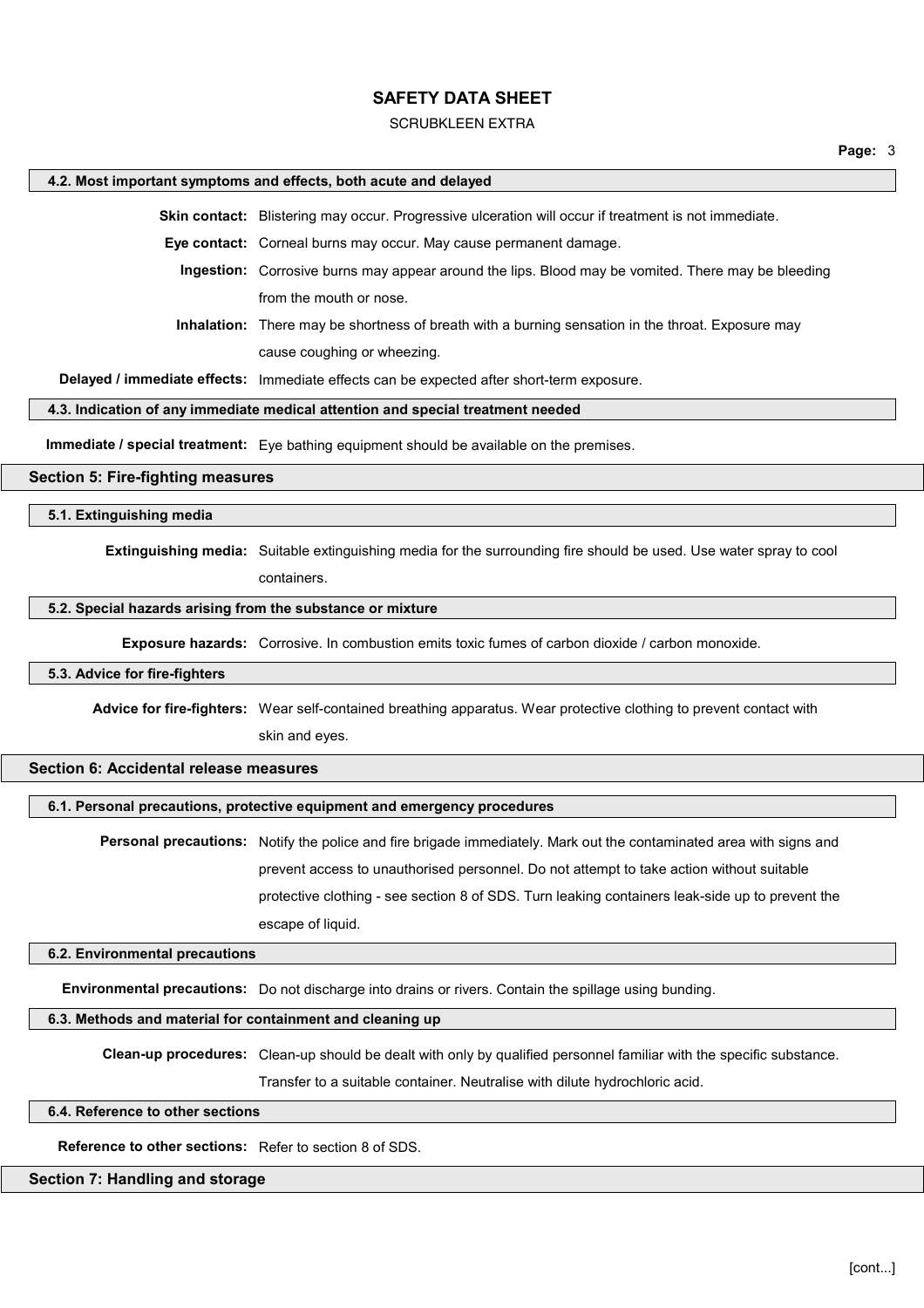## SCRUBKLEEN EXTRA

#### **7.1. Precautions for safe handling**

**Handling requirements:** Avoid direct contact with the substance. Avoid the formation or spread of mists in the air.

#### **7.2. Conditions for safe storage, including any incompatibilities**

**Storage conditions:** Keep container tightly closed.

**Suitable packaging:** Polyethylene. Stainless steel.

#### **7.3. Specific end use(s)**

**Specific end use(s):** No data available.

## **Section 8: Exposure controls/personal protection**

#### **8.1. Control parameters**

#### **Hazardous ingredients:**

## **SODIUM HYDROXIDE**

#### **Workplace exposure limits: Respirable dust**

| State | 3 hour TWA | 15 min. STEL | 8 hour TWA               | STEL<br>15 min. |
|-------|------------|--------------|--------------------------|-----------------|
| UK    | -          | $2$ mg/m $3$ | $\overline{\phantom{0}}$ |                 |

# **DNEL/PNEC Values**

**DNEL / PNEC** No data available.

# **8.2. Exposure controls**

**Hand protection:** Impermeable gloves. Gloves (alkali-resistant).

**Eye protection:** Tightly fitting safety goggles. Ensure eye bath is to hand.

**Skin protection:** Alkali resistant protective clothing.

# **Section 9: Physical and chemical properties**

# **9.1. Information on basic physical and chemical properties**

| <b>State: Liquid</b>                                 |                                                  |                                              |                        |
|------------------------------------------------------|--------------------------------------------------|----------------------------------------------|------------------------|
|                                                      | <b>Colour: Off-white</b>                         |                                              |                        |
|                                                      | <b>Odour:</b> Characteristic odour               |                                              |                        |
| <b>Evaporation rate: Moderate</b>                    |                                                  |                                              |                        |
|                                                      | <b>Oxidising:</b> Non-oxidising (by EC criteria) |                                              |                        |
| <b>Solubility in water: Soluble</b>                  |                                                  |                                              |                        |
|                                                      | Viscosity: Non-viscous                           |                                              |                        |
| <b>Boiling point/range°C: 100</b>                    |                                                  | Melting point/range°C: 0                     |                        |
| <b>Flammability limits %: lower:</b> Not applicable. |                                                  |                                              | upper: Not applicable. |
| <b>Flash point<sup>°</sup>C:</b> Not applicable.     |                                                  | Part.coeff. n-octanol/water: Not applicable. |                        |
| Autoflammability°C: Not applicable.                  |                                                  | Vapour pressure: Not applicable.             |                        |
| <b>Relative density: 1.05 - 1.15</b>                 |                                                  |                                              | <b>pH:</b> 13.5        |
| $VOC$ g/l: $0$                                       |                                                  |                                              |                        |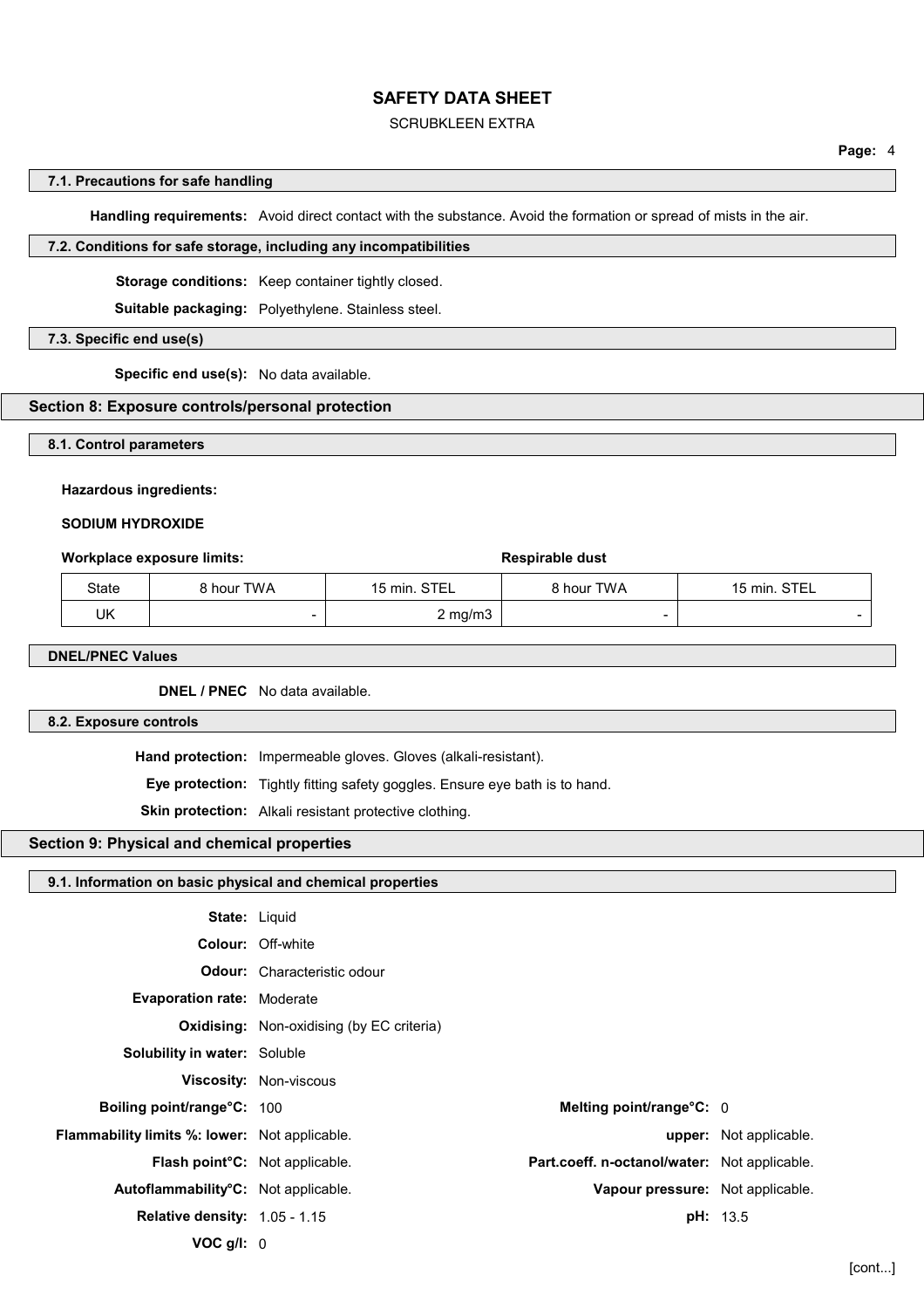#### SCRUBKLEEN EXTRA

**Page:** 5

## **9.2. Other information**

**Other information:** No data available.

# **Section 10: Stability and reactivity**

**10.1. Reactivity**

**Reactivity:** Stable under recommended transport or storage conditions.

**10.2. Chemical stability**

**Chemical stability:** Stable under normal conditions.

**10.3. Possibility of hazardous reactions**

**Hazardous reactions:** Hazardous reactions will not occur under normal transport or storage conditions.

**10.4. Conditions to avoid**

**10.5. Incompatible materials**

**10.6. Hazardous decomposition products**

**Haz. decomp. products:** In combustion emits toxic fumes of carbon dioxide.

#### **Section 11: Toxicological information**

# **11.1. Information on toxicological effects**

**Hazardous ingredients:**

**SODIUM HYDROXIDE**

| <b>IPR</b>       | <b>MUS</b> | LD50 | 40  | mg/kg |
|------------------|------------|------|-----|-------|
| ORL <sup>'</sup> | <b>RBT</b> | LDLO | 500 | mg/kg |

#### **C9/11 A, >3-6 EO PREDOMINANTLY LINEAR (DID 21)**

# **ISOTRIDECANOLETHOXYLATE,POLYMER(8 MOLE EO AVERAGE)**

|  | ORA.<br>◡ ・ ・ ・ ・ ・ ― | . .<br><i>⊶</i> | –D50 − | 500<br>,,,, | m<br>a/kr |
|--|-----------------------|-----------------|--------|-------------|-----------|
|--|-----------------------|-----------------|--------|-------------|-----------|

#### **Relevant hazards for substance:**

| Hazard                        | Route | Basis                 |
|-------------------------------|-------|-----------------------|
| Skin corrosion/irritation     | DRM   | Hazardous: calculated |
| Serious eye damage/irritation | OPT   | Hazardous: calculated |

#### **Symptoms / routes of exposure**

**Skin contact:** Blistering may occur. Progressive ulceration will occur if treatment is not immediate.

**Eye contact:** Corneal burns may occur. May cause permanent damage.

**Ingestion:** Corrosive burns may appear around the lips. Blood may be vomited. There may be bleeding from the mouth or nose.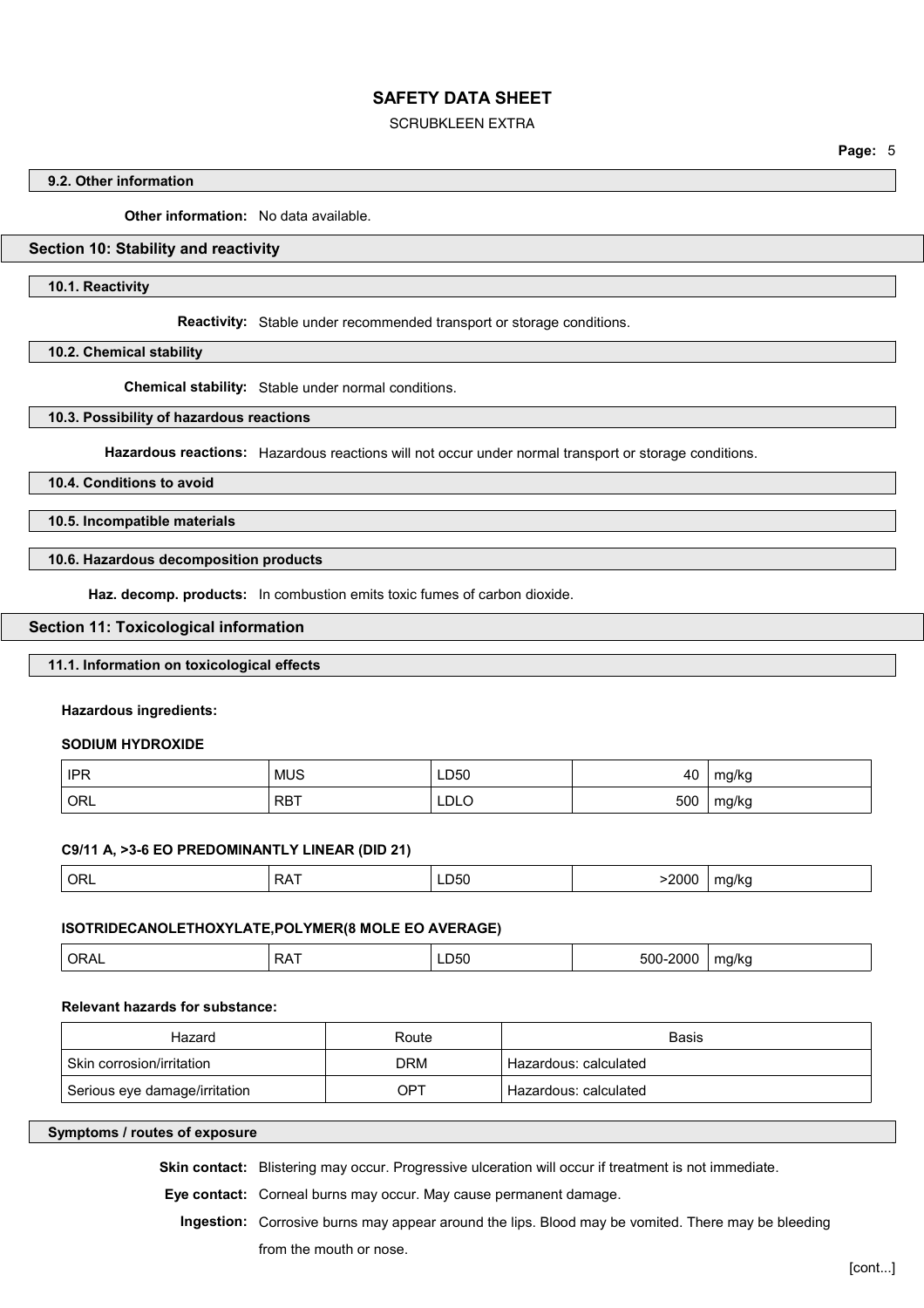# SCRUBKLEEN EXTRA

|                                                                                                                              |                                                                                                   |                 |            |      | Page: 6 |
|------------------------------------------------------------------------------------------------------------------------------|---------------------------------------------------------------------------------------------------|-----------------|------------|------|---------|
|                                                                                                                              | Inhalation: There may be shortness of breath with a burning sensation in the throat. Exposure may |                 |            |      |         |
|                                                                                                                              | cause coughing or wheezing.                                                                       |                 |            |      |         |
| Delayed / immediate effects: Immediate effects can be expected after short-term exposure.                                    |                                                                                                   |                 |            |      |         |
| <b>Section 12: Ecological information</b>                                                                                    |                                                                                                   |                 |            |      |         |
| 12.1. Toxicity                                                                                                               |                                                                                                   |                 |            |      |         |
|                                                                                                                              |                                                                                                   |                 |            |      |         |
| <b>Hazardous ingredients:</b>                                                                                                |                                                                                                   |                 |            |      |         |
| C9/11 A, >3-6 EO PREDOMINANTLY LINEAR (DID 21)                                                                               |                                                                                                   |                 |            |      |         |
| Scenedesmus                                                                                                                  |                                                                                                   | <b>48H EC50</b> | $10 - 100$ | mg/l |         |
|                                                                                                                              |                                                                                                   |                 |            |      |         |
| ISOTRIDECANOLETHOXYLATE, POLYMER(8 MOLE EO AVERAGE)                                                                          |                                                                                                   |                 |            |      |         |
| <b>FISH</b>                                                                                                                  |                                                                                                   | 96H LC50        | $1 - 10$   | mg/l |         |
| 12.2. Persistence and degradability                                                                                          |                                                                                                   |                 |            |      |         |
| Persistence and degradability: Biodegradable. The surfactants contained in this preperation comply with the biodegradability |                                                                                                   |                 |            |      |         |
|                                                                                                                              | criteria as laid down in regulation (EC) No.648/2004 on detergents.                               |                 |            |      |         |
| 12.3. Bioaccumulative potential                                                                                              |                                                                                                   |                 |            |      |         |
| Bioaccumulative potential: No bioaccumulation potential.                                                                     |                                                                                                   |                 |            |      |         |
| 12.4. Mobility in soil                                                                                                       |                                                                                                   |                 |            |      |         |
|                                                                                                                              | Mobility: Soluble in water.                                                                       |                 |            |      |         |
| 12.5. Results of PBT and vPvB assessment                                                                                     |                                                                                                   |                 |            |      |         |
|                                                                                                                              | PBT identification: This product is not identified as a PBT/vPvB substance.                       |                 |            |      |         |
| 12.6. Other adverse effects                                                                                                  |                                                                                                   |                 |            |      |         |
| Other adverse effects: Negligible ecotoxicity.                                                                               |                                                                                                   |                 |            |      |         |
| <b>Section 13: Disposal considerations</b>                                                                                   |                                                                                                   |                 |            |      |         |
| 13.1. Waste treatment methods                                                                                                |                                                                                                   |                 |            |      |         |
|                                                                                                                              |                                                                                                   |                 |            |      |         |
|                                                                                                                              | Disposal of packaging: Dispose of as normal industrial waste.                                     |                 |            |      |         |
|                                                                                                                              | NB: The user's attention is drawn to the possible existence of regional or national regulations   |                 |            |      |         |
|                                                                                                                              | regarding disposal.                                                                               |                 |            |      |         |
| <b>Section 14: Transport information</b>                                                                                     |                                                                                                   |                 |            |      |         |
| 14.1. UN number                                                                                                              |                                                                                                   |                 |            |      |         |
| UN number: UN1760                                                                                                            |                                                                                                   |                 |            |      |         |

**14.2. UN proper shipping name**

**Shipping name:** CORROSIVE LIQUID, N.O.S.

(SODIUM HYDROXIDE(3.7%))